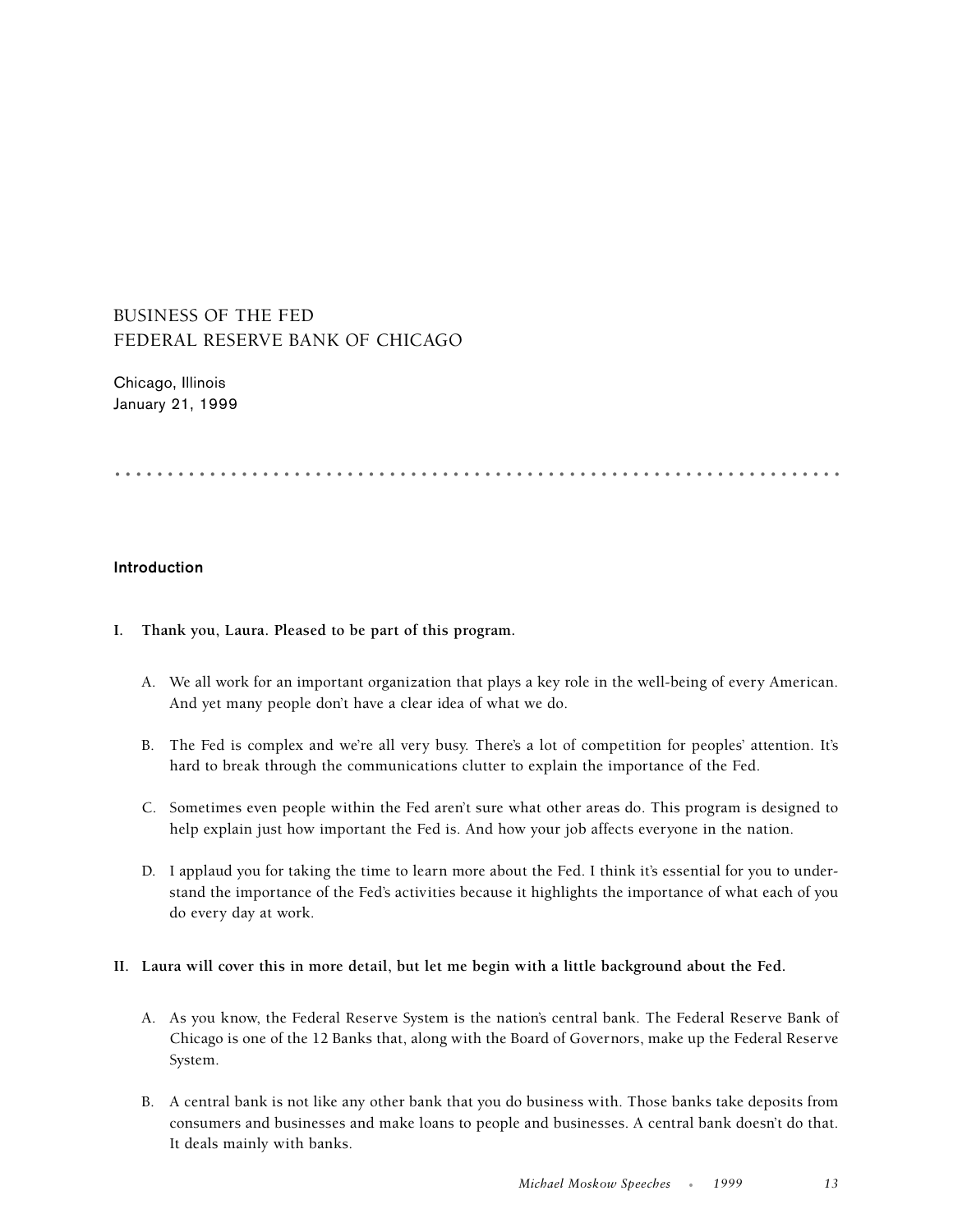- C. A central bank has a different purpose too. A commercial bank is in business to make a profit. They have to meet a bottom line.
- D. But making a profit isn't our mission, although our financial services area is required to recover its costs in providing services. Our bottom line is serving the public good.

## (Mission visual)

- **III. As you can see, the Fed's mission is to foster the stability, integrity, and efficiency of the nation's monetary, financial, and payments systems so as to promote optimal macroeconomic performance. In other words, we want to do all we can to ensure a safe and sound financial system and a healthy, growing economy.**
	- A. How do we do this?
		- We supervise and regulate banks.
		- We provide financial services to the US government and depository institutions.
		- And we formulate monetary policy. That is, we determine the amount of money that the economy needs to sustain long-term economic growth.
	- B. Do any of you worry about the safety of your money when you put it in a bank? Do you worry that it will be there when you want it? You probably don't.
	- C. And why not? The answer in part is because the Chicago Fed supervises and regulates banks. We make sure that banks follow the laws and that they are operating in a safe and sound manner.
	- D. What about check clearing or electronic payments? Do you feel comfortable that your pay check will be directly deposited to your account every two weeks? Do you feel confident that a personal check that you write will move quickly and efficiently through the payments system?
	- E. How about cash? Do you worry that your bank won't have enough cash when you want it? Again, probably not. And, again, at least part of the reason you don't worry is because the Chicago Fed provides these financial services to banks and the US government.
- **IV. Formulating monetary policy is our most important function and relates most directly to our overall mission. Here our goal is to help the nation achieve maximum sustained economic growth and an improved standard of living.**
	- A. In other words, we don't want an economy that grows too fast and burns itself out. We want to avoid a roller-coaster economy that does great one year and terrible the next.
		- 1. Our goal is an economy that's doesn't grow too fast or too slow.
		- 2. Some people describe it as a "Goldilock's economy"—not too hot, not too cold, but just right
	- B. We've learned from experience that the only way to achieve long-term sustainable economic growth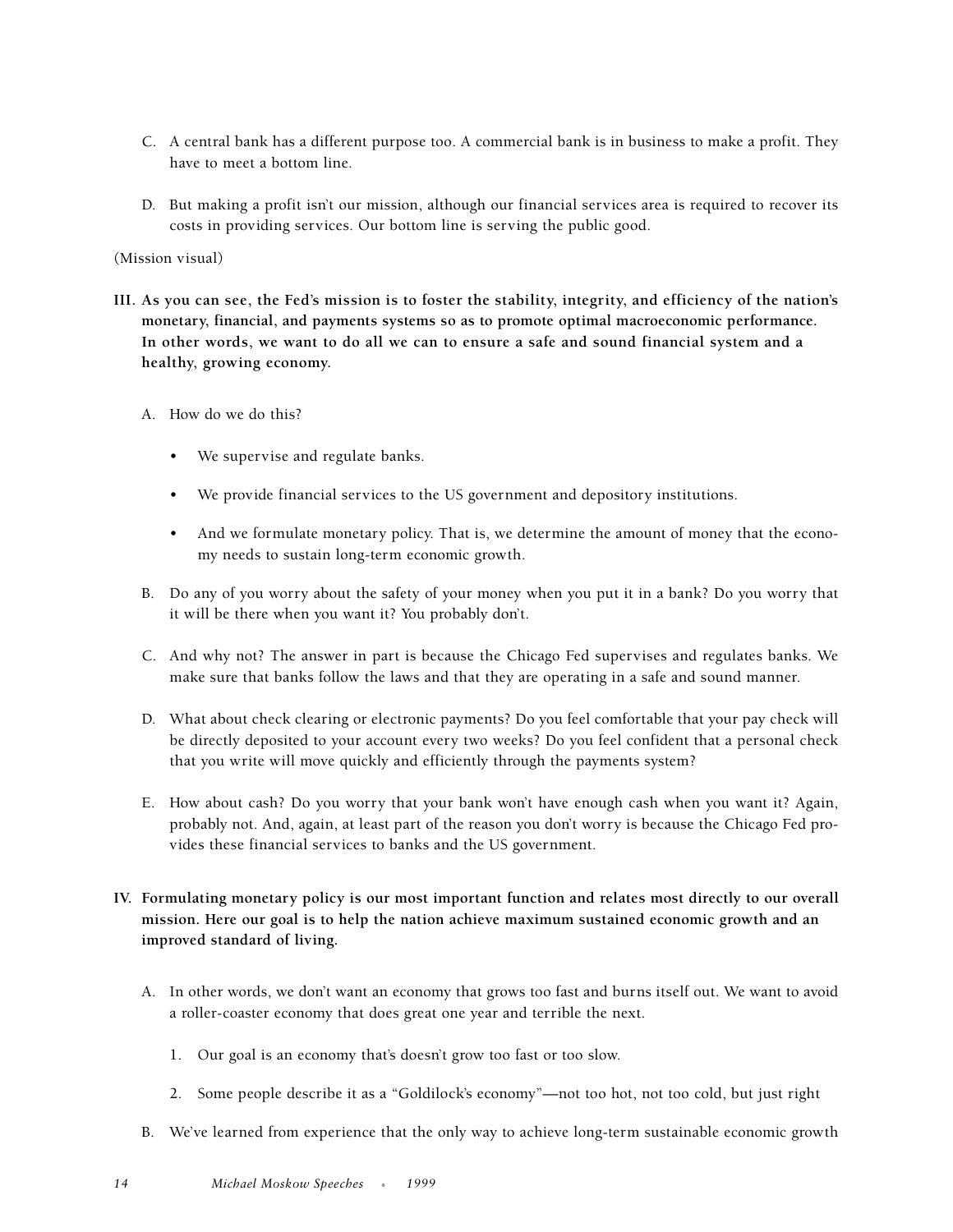is to have low inflation. When inflation is running wild, it has a ripple effect on the entire economy and makes it impossible to have solid, sustained growth.

- C. So our focus is price stability. If we make sure that inflation doesn't get out of hand, then we've set the stage for a healthy economy for many years.
- **V. So this is the mission of the Fed to foster a safe and sound financial system and a healthy, growing economy. The key element is that we're committed to furthering the public interest.**
	- A. We're a public institution with a primary responsibility is to the public we're charged with doing what is best for the public good, not necessarily what is best for any particular group.
	- B. That's our reason for being. We take this responsibility very seriously. It's what gives the organization and each of us our direction and focus at work.
	- C. As you can see, we're a fairly complex organization with a lot of different responsibilities. Because we're so complex, it's not always easy to see how each persons' job fits in.
	- D. The fact that we have diverse responsibilities also means we tend to have different cultures within the Bank.
		- 1. Our financial services area has more of a bottom-line mentality—they're more like the private sector.
		- 2. Economic Research has more of an academic environment.
		- 3. And the responsibilities of Supervision & Regulation are similar to that of a government agency.
	- E. How do we tie together these diverse responsibilities and cultures?
- **VI. The Bank's vision helps to provide the answer—it's a common bond that ties us together. It provides direction for the organization—sort of a North Star that serves as a constant point of reference as we decide where we're going as an organization.**

(Vision visual)

- A. The vision starts with our mission—furthering the public interest by fostering a sound economy and a stable financial system. That's the starting point for everything we do.
- B. Next, the vision commits us to providing unmatched products and services to those we serve. This refers to every one of us in the organization because everyone provides some products or service for someone else.
- C. Each one of us can further our mission by providing the best products and services we can and by giving our customers more than they ask for.
- D. What's the best way to judge if an organization such as Sears or Wal-Mart is successful? Of course,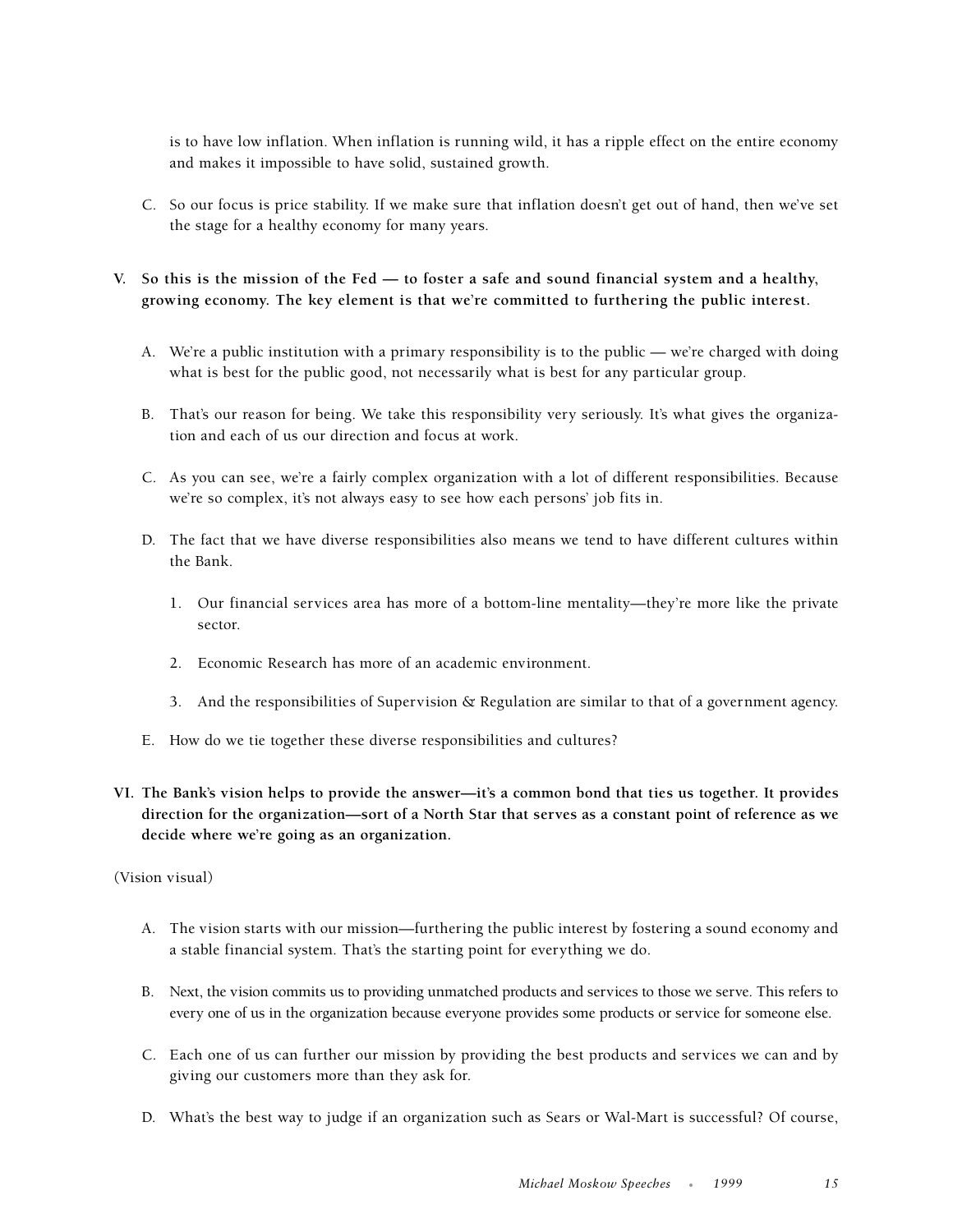you look at financial statements and profits and stock prices. But the ultimate factor that determines success is you and me and everyone else who shops in these stores.

- E. If customers are unhappy, then that will show up in the organization's financial results. One of our directors is Arthur Martinez, the CEO of Sears. He's often talked about the reason that Sears ran into problems a few years ago—they lost track of their main priority—the customer.
- F. Now we're obviously not a firm like Sears that is in the business of making a profit. But the same lesson is true for us. At the end of the day, it's our customers and stakeholders who decide if we are providing unmatched value. They determine if we're achieving excellence.
- G. Some of us provide services to depository institutions in the District. If you do, of course, you're very conscious of providing the best possible service.
- H. We should strive for this same devotion to excellence in services we provide each other here in the Bank. If we can do that, the whole organization will operate more efficiently and effectively.
- **VII.Second is to set the standard of excellence in the Fed System. In the private sector, firms determine how they're doing by comparing themselves with their competitors. But a Federal Reserve Bank doesn't have competitors in the traditional sense. So the best thing we can do is compare ourselves is with other Fed Banks.**
	- A. There's a healthy sense of competition among the 12 Fed Banks. We work together closely and share ideas but also try to outperform each other. We're somewhat like runners in a relay race working to win the event but also trying to post the best possible time for their individual leg of the race.
	- B. We want to win the race and run the best time for our leg. We want to be the best Fed Bank to set the standard of excellence for the Fed System. That's the best way we can help the Fed accomplish its mission.
	- C. That's what we want to do. How do we do it? We want to be an organization of people who work together, value diversity, communicate openly, and are creative and fair. An organization that lives by our core values of integrity, respect, responsibility, and excellence.
	- D. If we can work this way, the organization will be more efficient and more effective. We will deliver unmatched service and we will set the standard of excellence for the Fed System. And the Bank will be an exciting and desirable place to work.
- **VIII.To help us meet the challenges of the Fed mission and the Bank's vision during the next years, we've developed six long-term goals for the next three years.**

(Long-term goals visual)

- A. One of our goals is becoming a leader in the Fed System in the debate and development of public policy. That relates back to our public purpose—our mission to serve the public good.
- B. We have a lot of expertise here—in our Supervision and Regulation Department, in Economic